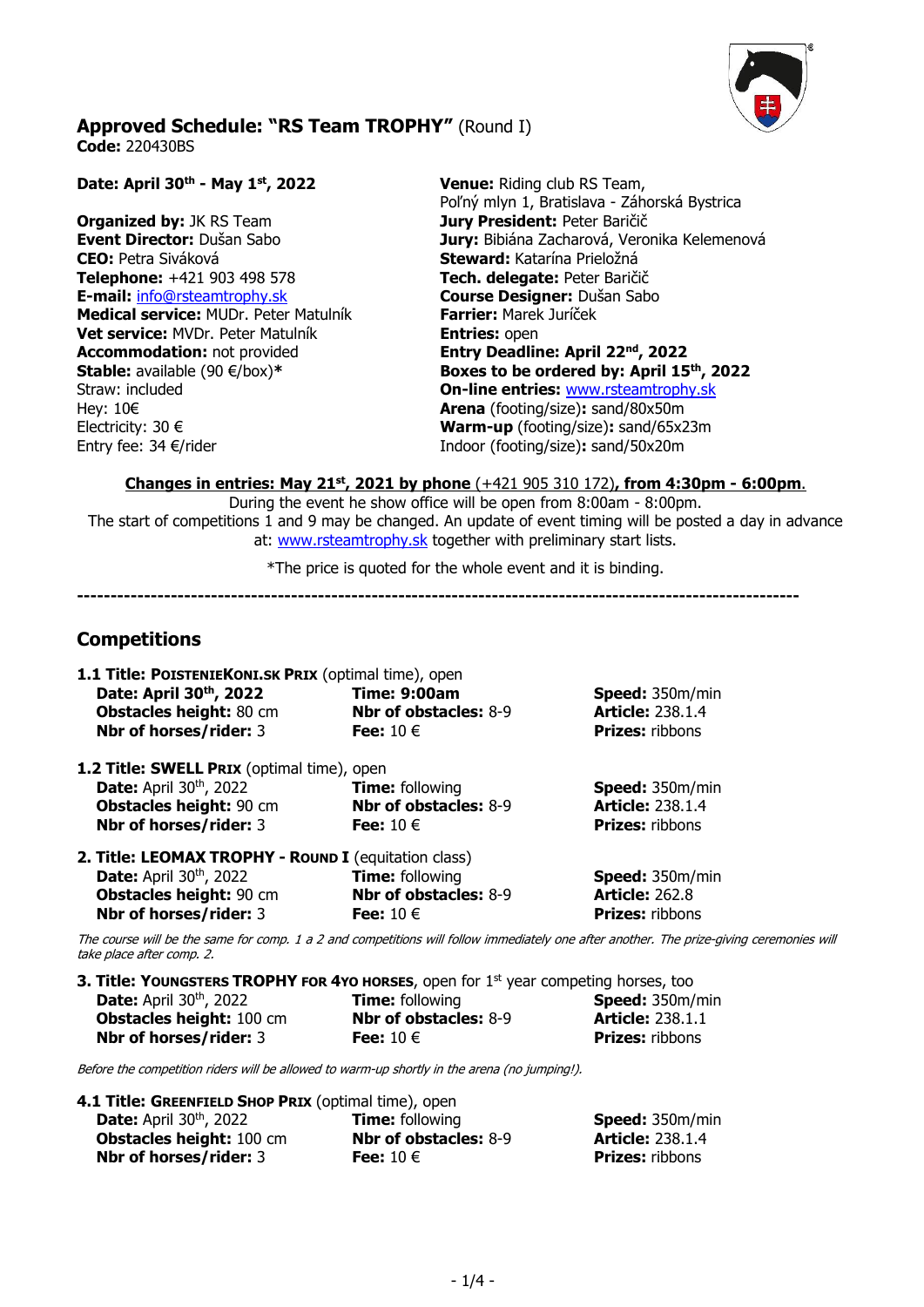| 4.2 Title: GREENFIELD SHOP PRIX (optimal time), open |                              |                         |
|------------------------------------------------------|------------------------------|-------------------------|
| <b>Date:</b> April $30th$ , 2022                     | <b>Time:</b> following       | <b>Speed:</b> 350m/min  |
| <b>Obstacles height: 105 cm</b>                      | <b>Nbr of obstacles: 8-9</b> | <b>Article: 238.1.4</b> |
| <b>Nbr of horses/rider: 3</b>                        | Fee: $10 \in$                | <b>Prizes:</b> ribbons  |

The course will be the same for comp. 3 - 4 and competitions will follow immediately one after another.

| 5. Title: YOUNGSTERS TROPHY FOR 5YO HORSES<br><b>Date:</b> April 30 <sup>th</sup> , 2022<br>Obstacles height: 110 cm<br>Nbr of horses/rider: 3                      | <b>Time:</b> following<br>Nbr of obstacles: 9-10<br>Fee: $10 \in$        | Speed: 350m/min<br><b>Article: 238.1.1</b><br><b>Prizes: ribbons</b>        |
|---------------------------------------------------------------------------------------------------------------------------------------------------------------------|--------------------------------------------------------------------------|-----------------------------------------------------------------------------|
| <b>6.1 Title: CAVALOR PRIX (against the clock), open</b><br><b>Date:</b> April 30 <sup>th</sup> , 2022<br><b>Obstacles height: 110 cm</b><br>Nbr of horses/rider: 3 | <b>Time: following</b><br>Nbr of obstacles: 9-10<br>Fee: $10 \in$        | <b>Speed: 350m/min</b><br><b>Article: 238.2.1</b><br><b>Prizes: ribbons</b> |
| 6.2 Title: CAVALOR PRIX (against the clock), open<br>Date: April 30 <sup>th</sup> , 2022<br><b>Obstacles height: 115 cm</b><br>Nbr of horses/rider: 3               | <b>Time: following</b><br>Nbr of obstacles: 9-10<br>Fee: $10 \in$        | <b>Speed:</b> 350m/min<br><b>Article: 238.2.1</b><br><b>Prizes: ribbons</b> |
| The course will be the same for comp. 5 - 6 and competitions will follow immediately one after another.                                                             |                                                                          |                                                                             |
| 7. Title: YOUNGSTERS TROPHY FOR 6/7YO HORSES<br>Date: April 30th, 2022<br>Obstacles height: 120/125 cm<br>Nbr of horses/rider: 3                                    | <b>Time: following</b><br><b>Nbr of obstacles: 9-11</b><br>Fee: $10 \in$ | <b>Speed: 350m/min</b><br><b>Article: 238.1.1</b><br><b>Prizes: ribbons</b> |
| 8.1 Title: ZDRAVIE Z PECE PRIX (against the clock), open<br>Date: April 30th, 2022<br><b>Obstacles height: 120 cm</b><br>Nbr of horses/rider: 3                     | <b>Time:</b> following<br>Nbr of obstacles: 9-11<br>Fee: $10 \in$        | <b>Speed: 350m/min</b><br><b>Article: 238.2.1</b><br><b>Prizes: ribbons</b> |

| 8.2 Title: ZDRAVIE Z PECE PRIX (against the clock), open |                        |                         |
|----------------------------------------------------------|------------------------|-------------------------|
| <b>Date:</b> April $30th$ , 2022                         | <b>Time:</b> following | <b>Speed:</b> 350m/min  |
| <b>Obstacles height: 125 cm</b>                          | Nbr of obstacles: 9-11 | <b>Article: 238.2.1</b> |
| <b>Nbr of horses/rider: 3</b>                            | Fee: $10 \in$          | <b>Prizes: ribbons</b>  |

The course will be the same for comp. 7 - 8 and competitions will follow immediately one after another.

| 9.1 Title: PONÍKOVO PRIX, open for "Pony" only |                              |                         |
|------------------------------------------------|------------------------------|-------------------------|
| Date: May $1st$ , 2022                         | <b>Time: 8:00am</b>          | <b>Speed:</b> 325m/min  |
| <b>Obstacles height: 60 cm</b>                 | <b>Nbr of obstacles: 8-9</b> | <b>Article: 238.1.1</b> |
| <b>Nbr of horses/rider: 3</b>                  | Fee: $10 \in$                | <b>Prizes:</b> ribbons  |
|                                                |                              |                         |

**\_\_\_\_\_\_\_\_\_\_\_\_\_\_\_\_\_\_\_\_**

Riders may warm-up in the arena from 7:30 - 7:45am (no jumping!).

| <b>9.2 Title: PONIKOVO PRIX, open for "Pony" only</b> |                              |                         |
|-------------------------------------------------------|------------------------------|-------------------------|
| <b>Date:</b> May $1st$ , 2022                         | <b>Time:</b> following       | <b>Speed:</b> 325m/min  |
| <b>Obstacles height: 70 cm</b>                        | <b>Nbr of obstacles: 8-9</b> | <b>Article: 238.1.1</b> |
| <b>Nbr of horses/rider: 3</b>                         | Fee: $10 \in$                | <b>Prizes:</b> ribbons  |
|                                                       |                              |                         |

|                                | <b>9.3 Title: PONIKOVO PRIX</b> , open ("Pony" category will be awarded separately) |                         |
|--------------------------------|-------------------------------------------------------------------------------------|-------------------------|
| <b>Date:</b> May $1st$ , 2022  | <b>Time:</b> following                                                              | <b>Speed:</b> 350m/min  |
| <b>Obstacles height: 80 cm</b> | <b>Nbr of obstacles: 8-9</b>                                                        | <b>Article: 238.1.1</b> |
| <b>Nbr of horses/rider: 3</b>  | Fee: $10 \in$                                                                       | <b>Prizes:</b> ribbons  |

The course will be the same for comp. 9.1 - 9.3 and competitions will follow immediately one after another.

| 10.1 Title: EQUISTYLE CUP FOR CHILDREN - ROUND I (optimal time) |                              |                         |
|-----------------------------------------------------------------|------------------------------|-------------------------|
| <b>Date:</b> May $1st$ , 2022                                   | <b>Time:</b> following       | <b>Speed:</b> 350m/min  |
| <b>Obstacles height: 90 cm</b>                                  | <b>Nbr of obstacles: 8-9</b> | <b>Article: 238.1.4</b> |
| <b>Nbr of horses/rider: 3</b>                                   | Fee: $10 \in$                | <b>Prizes:</b> ribbons  |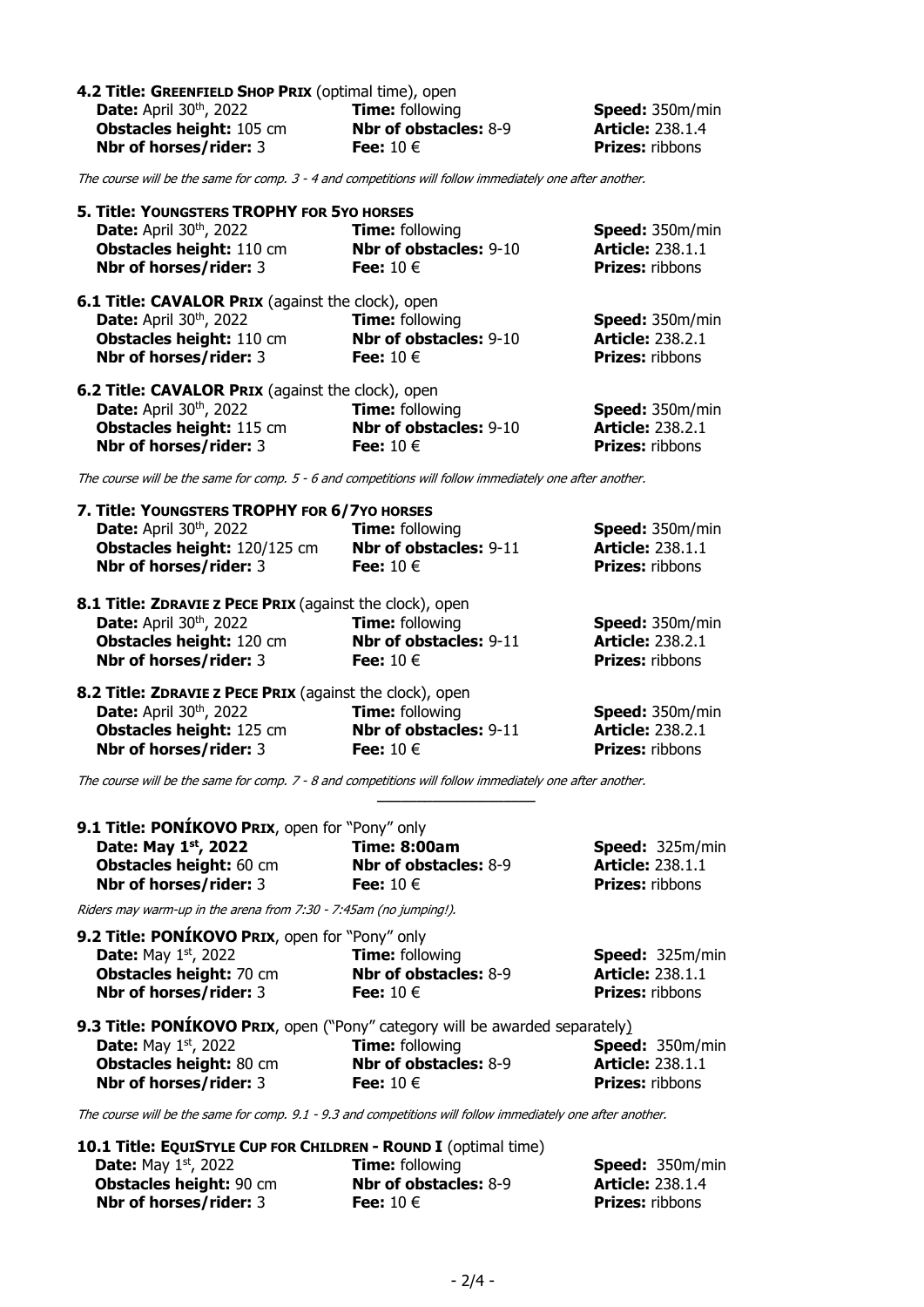| 10.2 Title: EQUISTYLE PRIX (optimal time), open<br><b>Date:</b> May 1st, 2022<br><b>Obstacles height: 90 cm</b><br>Nbr of horses/rider: 3                                                                                                                                                                                                                                                         | <b>Time:</b> following<br><b>Nbr of obstacles: 8-9</b><br>Fee: $10 \in$ | Speed: 350m/min<br><b>Article: 238.1.4</b><br><b>Prizes: ribbons</b>        |  |
|---------------------------------------------------------------------------------------------------------------------------------------------------------------------------------------------------------------------------------------------------------------------------------------------------------------------------------------------------------------------------------------------------|-------------------------------------------------------------------------|-----------------------------------------------------------------------------|--|
| 10.3 Title: EQUISTYLE PRIX (optimal time), open<br><b>Date:</b> May 1st, 2022<br>Obstacles height: 100 cm<br>Nbr of horses/rider: 3                                                                                                                                                                                                                                                               | <b>Time:</b> following<br><b>Nbr of obstacles: 8-9</b><br>Fee: $10 \in$ | Speed: 350m/min<br><b>Article: 238.1.4</b><br><b>Prizes:</b> ribbons        |  |
| The course will be the same for comp. 10.1 - 10.3 and competitions will follow immediately one after another.                                                                                                                                                                                                                                                                                     |                                                                         |                                                                             |  |
| 11. Title: TEAM COMPETITION - ROUND 0 (Relay competition, 2-member teams), open<br><b>Date:</b> May $1st$ , 2022<br>Obstacles height: 100 cm<br>Nbr of horses/rider: 1                                                                                                                                                                                                                            | <b>Time:</b> following<br><b>Nbr of obstacles: 8-9</b><br>Fee: $10 \in$ | Speed: 350m/min<br><b>Article: 268.2.1</b><br><b>Prizes: ribbons</b>        |  |
| The team competition consists of 5 qualifying rounds and the Final round. 3-member teams will<br>compete, with any 2 of its members taking part in each round. The competition is intended for riding<br>combinations (rider - horse), which have not yet competed in competitions of $L +$ and higher. Teams<br>can compete in team T-shirts carring team name. More info at www.rsteamtrophy.sk |                                                                         |                                                                             |  |
| 12.1 Title: EQUISTYLE PRIX (against the clock), open<br><b>Date:</b> May 1st, 2022<br>Obstacles height: 105 cm<br>Nbr of horses/rider: 3                                                                                                                                                                                                                                                          | <b>Time: following</b><br><b>Nbr of obstacles: 9</b><br>Fee: $10 \in$   | Speed: 350m/min<br><b>Article: 238.2.1</b><br><b>Prizes: ribbons</b>        |  |
| 12.2 Title: EQUISTYLE PRIX (against the clock), open<br><b>Date:</b> May $1st$ , 2022<br>Obstacles height: 110 cm<br>Nbr of horses/rider: 3                                                                                                                                                                                                                                                       | <b>Time: following</b><br><b>Nbr of obstacles: 9</b><br>Fee: $10 \in$   | Speed: 350m/min<br><b>Article: 238.2.1</b><br><b>Prizes: ribbons</b>        |  |
| 12.3 Title: EQUISTYLE CUP FOR JUNIORS - ROUND I (against the clock)<br><b>Date:</b> May $1st$ , 2022<br>Obstacles height: 110 cm<br>Nbr of horses/rider: 3                                                                                                                                                                                                                                        | <b>Time:</b> following<br><b>Nbr of obstacles: 9</b><br>Fee: $10 \in$   | Speed: 350m/min<br><b>Article: 238.2.1</b><br><b>Prizes: ribbons</b>        |  |
| The course will be the same for comp. 12.1 - 12.3 and competitions will follow immediately one after another.                                                                                                                                                                                                                                                                                     |                                                                         |                                                                             |  |
| 13.1 Title: LEOMAX BY SPISAK RIDING PRIX (against the clock), open<br><b>Date:</b> May $1st$ , 2022<br>Obstacles height: 115 cm<br>Nbr of horses/rider: 3                                                                                                                                                                                                                                         | <b>Time: following</b><br>Nbr of obstacles: 9-10<br>Fee: $10 \in$       | <b>Speed: 350m/min</b><br><b>Article: 238.2.1</b><br><b>Prizes: ribbons</b> |  |
| 13.2 Title: LEOMAX BY SPISAK RIDING PRIX (against the clock), open<br><b>Date:</b> May $1st$ , 2022<br>Obstacles height: 120 cm<br>Nbr of horses/rider: 3                                                                                                                                                                                                                                         | <b>Time: following</b><br>Nbr of obstacles: 9-10<br>Fee: $10 \in$       | Speed: 350m/min<br><b>Article: 238.2.1</b><br><b>Prizes: ribbons</b>        |  |
| The course will be the same for comp. 13.1 & 13.2 and competitions will follow immediately one after another.                                                                                                                                                                                                                                                                                     |                                                                         |                                                                             |  |
| 14. Title: TESAR PRIX (1 jump-off), open                                                                                                                                                                                                                                                                                                                                                          |                                                                         |                                                                             |  |

| <b>IT. HUG. ILSAN F NIA (1 JUNIO 011), OPCH</b> |                                    |
|-------------------------------------------------|------------------------------------|
| <b>Time:</b> following                          | <b>Speed:</b> 350m/min             |
| <b>Nbr of obstacles: 9-11</b>                   | <b>Article: 238.2.2</b>            |
| Fee: $16 \in$                                   | <b>Prize money:</b> 330 $\epsilon$ |
|                                                 | $(100-80-65-50-35) \in$            |
|                                                 |                                    |